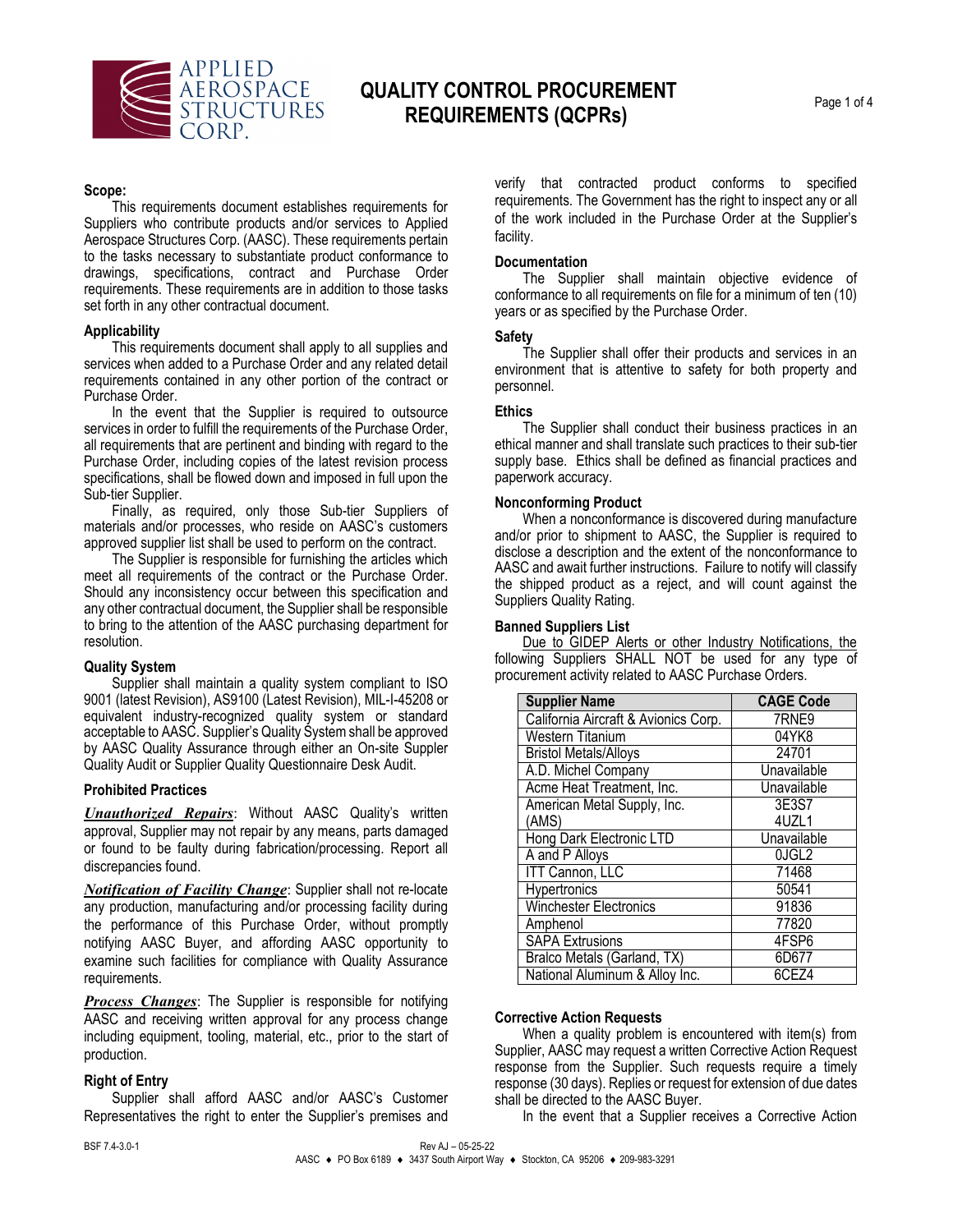

## **QUALITY CONTROL PROCUREMENT REQUIREMENTS (QCPRs)** Page 2 of 4

Request from the Government (DCMA), the Supplier is to notify the AASC buyer within 72 hours and provide a copy of the CAR and written notification on company letterhead.

#### **FOD / Contamination Control**

The Supplier shall utilize processes, which control contamination and sustain a manufacturing / product environment free of Foreign Object Debris (FOD).

#### **QCPR-1 - Supplier Certificates of Conformance**

In addition to meeting the general Scope requirements, the supplier shall furnish a legible Certificate of Conformance (CofC) with a statement attesting that the product complies with drawings and/or specifications imposed by the Purchase Order or contract. The CofC shall state that substantiating evidence is on file and available on request.

In addition, the CofC must specify the following:

- Part Number
- Serial Number (if applicable)
- Revision of specification on Purchase Order (to include all Engineering Changes)

Note: if the specification revision of available raw stock is different from that stated on the P.O., it is the responsibility of the Supplier to notify AASC and obtain the required approval prior to shipment.

- The latest revisions of material or process specifications are required unless specific revision is stated on purchase order.
- **Quantity**
- AASC Purchase Order number and Line Item.
- The Reports / CofC shall include the name, title and signature of the Supplier's Authorized Quality Representative.
- **Counterfeit Parts** Distributors or brokers that supply nonelectrical standard parts, such as fasteners, nuts, washers, springs, O-rings, inserts, and pins, must have a certification from the Original Component Manufacturer (OCM) / Original Equipment Manufacturer (OEM), and that certification shall be delivered with each lot/ shipment. Parts shall not be used or reclaimed and misrepresented as new.
- **Chain of Custody**  The Supplier shall maintain and provide evidence of Test authenticity (chain of custody) back to the OCM/OEM. The Certification shall clearly identify the name and location of all of the supply chain intermediaries from the original manufacturer to the final source of the product delivered to AASC.

The CofC shall be attached to the Packing Slip, and shall accompany each shipment. Articles will not be accepted in AASC's system, and Payment cannot be provided to Supplier, unless a CofC is provided.

#### **QCPR-2 - Source Inspection: Onsite**

The items specified on the face of the Purchase Order

require inspection by AASC Quality Assurance and/or Government representative(s) prior to packaging and shipment<br>from the fabricating facility. Notification of the materials Notification of the materials impending completion and availability for source inspection will be made not less than seventy-two (72) hours in advance to the AASC buyer.

The selection of material for source inspection may be random sampling by the AASC representative or 100% of the lot, at the representative's discretion. The supplier shall provide all necessary facilities, equipment, documentation and personnel required to perform this inspection at no additional cost to AASC. Records of processing, process control, conformance verification, and other evidence of quality system operation may be required.

Objective evidence of AASC or government source inspection must accompany each shipment of material. When the requirements of QCPR-2 are waived, it shall be at AASC's discretion and written authorization of such waiver must accompany each shipment. Acceptance of material shall be accomplished at AASC's facility unless otherwise specified in writing. Evidence of inspection at the supplier's facility does not constitute acceptance, and transfer of ownership of the material shall be as specified by the Purchase Order.

#### **QCPR-2A - Source Inspection: Desktop**

The items specified on the face of the Purchase Order require objective evidence to demonstrate full compliance with the purchasing requirements. This may include, but not be limited to a complete certification package, photographs, dimensional inspection reports, and any other supporting documentation that applies. The selection of materials shall be done by random sampling at the Suppliers facility.

Objective evidence shall be submitted via email directly to the Buyer. Approval of data shall be communicated with a C of C, which has been signed off by Program Quality Engineering. This C of C will be submitted to the Supplier via email by the Buyer as authorization to proceed with the shipment of the material. A copy of this approval C of C is required to accompany the paperwork included with the material shipment.

#### **QCPR-3 - Special Processes or Processing:**

Special processes or processing, which may include, but not limited to welding, brazing, heat treating, metal forming, surface preparation, film or plating applications, and non-destructive testing, will require performance to the specification(s) and/or Purchase Order requirements as called out in the detailed description. As applicable, approval shall be required prior to any changes to processing equipment prior to completion of Purchase Order.

#### **QCPR-4 - Test Reports:**

When required by this Purchase Order, the Supplier will provide various reports with each shipment. These reports shall be identifiable to the materials submitted and shall contain objective evidence of conformance to the specification imposed by this Purchase Order. The reports shall include the name, title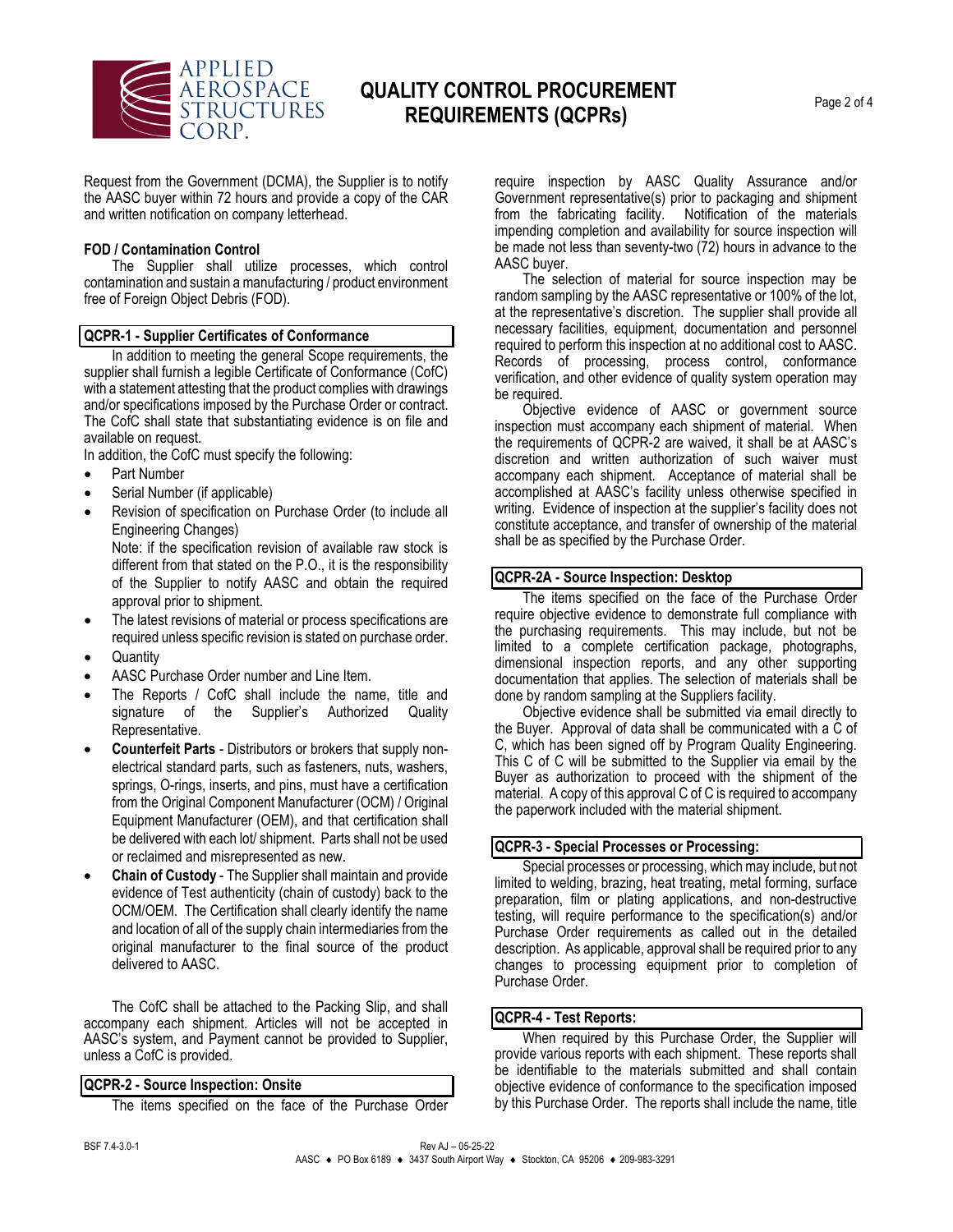

## **QUALITY CONTROL PROCUREMENT REQUIREMENTS (QCPRs)** Page 3 of 4

and signature of the Supplier's Authorized Quality Representative.

## **QCPR-4A - Chemical and Physical Test(s)**

These reports must contain the Specification Lot, Roll, Batch or Serial Numbers applicable to the material submitted. They shall also delineate the specific requirement(s), test methods and results obtained.

#### **Material/ Process Certifications**

Raw Material Suppliers/Distributors shall include a copy of the original mill / origin of manufacture and any required secondary independent test laboratory certification(s) with the shipment of deliverable material. In addition, material must meet any other contractual requirements as stated in the Purchase Order, and any applicable DFARs.

The Supplier shall maintain and provide evidence of Test authenticity (chain of custody) back to the OCM/OEM. The Certification shall clearly identify the name and location of all of the supply chain intermediaries from the original manufacturer to the final source of the product delivered to AASC.

#### **Material / Process Requirements**

Supplier shall maintain a copy of all suppliers procured raw material certifications, which must be readily retrievable and shall include material specification, dimension/ description, alloy and condition. The supplier shall maintain the original mill / origin of manufacture certification and any secondary independent test laboratory certification(s) if any additional process was done after original certification for procured material that shall include physical properties, chemical analysis and lot number(s). In addition, material must meet any other contractual requirements as stated in the Purchase Order, and any applicable DFARs.

#### **QCPR-4B - Dimensional Inspection Report Attributes**

These reports must contain the date and results of the dimensional measurement of the material or items submitted. The report shall state the Part Number, description of the dimension and the attribute results of the measurement in a format acceptable to AASC. The Supplier shall maintain evidence of the inspections performed which may include a list of the tool(s) or equipment used to obtain the measurement and their calibration dates.

#### **QCPR-4C - Characteristics Inspection Reports - FAI**

These reports must contain the date and actual measurement results of the measurements of the characteristics of the items submitted. The reports must state the Part Number, Serial or identification number(s), and description of the requirement and actual results of the measurement. The Supplier shall maintain evidence of the inspections performed which will include a list of the tools or jigs to obtain the results and their calibration status. Reports requested for First Article Inspections shall comply with requirements and format of AS9102.

#### **QCPR-5A - AASC Approved Material Sources**

## **Counterfeit Parts**

Distributors or brokers that supply non-electrical standard parts, such as fasteners, nuts, washers, springs, O-rings, inserts, and pins, must have a certification from the Original Component Manufacturer (OCM) / Original Equipment Manufacturer (OEM), and that certification shall be delivered with each lot/ shipment. Parts shall not be used or reclaimed and misrepresented as new.

#### **Chain of Custody**

The Supplier shall maintain and provide evidence of Test authenticity (chain of custody) back to the OCM/OEM. The Certification shall clearly identify the name and location of all of the supply chain intermediaries from the original manufacturer to the final source of the product delivered to AASC.

#### **QCPR-5B - AASC Approved Process Sources**

Subcontracted processing of end-item deliverable parts or material must be made from AASC approved processing sources. Contact AASC Buyer or Quality Assurance Representative for written approval prior to contract award.

#### **QCPR-6 – Removed / Not Used**

#### **QCPR-7 – Prohibited Materials**

The use of tin, zinc, and cadmium is prohibited as specified in the following subparagraphs. Supplier shall include a statement of compliance certifying to the following subparagraphs. Any exceptions shall be approved in advance by the Buyer.

- a. Tin. The use of pure unalloyed tin is prohibited as a surface finish for space hardware, including the surface finish on components or parts used inside a hermetic cavity or encapsulated within an assembly. (For example, terminations on chip capacitors in hybrids shall not consist of pure tin; the potted portion of leads on devices that are encapsulated shall not be plated with pure tin.) Solderdipped tin alloy finishes shall contain at least three percent lead or at least three and a half percent silver. All other tin and tin alloy finishes shall contain at least three percent lead.
- Zinc. The use of pure zinc is prohibited as a surface finish for space hardware. Un-plated brass (an alloy containing copper and zinc as the main constituents) containing greater than 21 percent zinc is prohibited. Brass with greater than 21 percent zinc is acceptable if the brass is over-plated with a minimum of 50 micro-inches of nickel, or 100 micro inches of either copper or gold. Un-plated alloys other than brass that contain greater than 10 percent zinc are prohibited. Unplated alloys other than brass alloys that contain greater than 10 percent zinc are acceptable if they are over-plated with a minimum of 50 micro-inches of nickel, or 100 microinches of either copper or gold. Zinc or alloys containing zinc that are sealed within a hermetic cavity are acceptable.
- c. Cadmium. The use of pure cadmium is prohibited as a surface finish for space hardware. Un-plated alloys containing greater than five percent cadmium are prohibited.